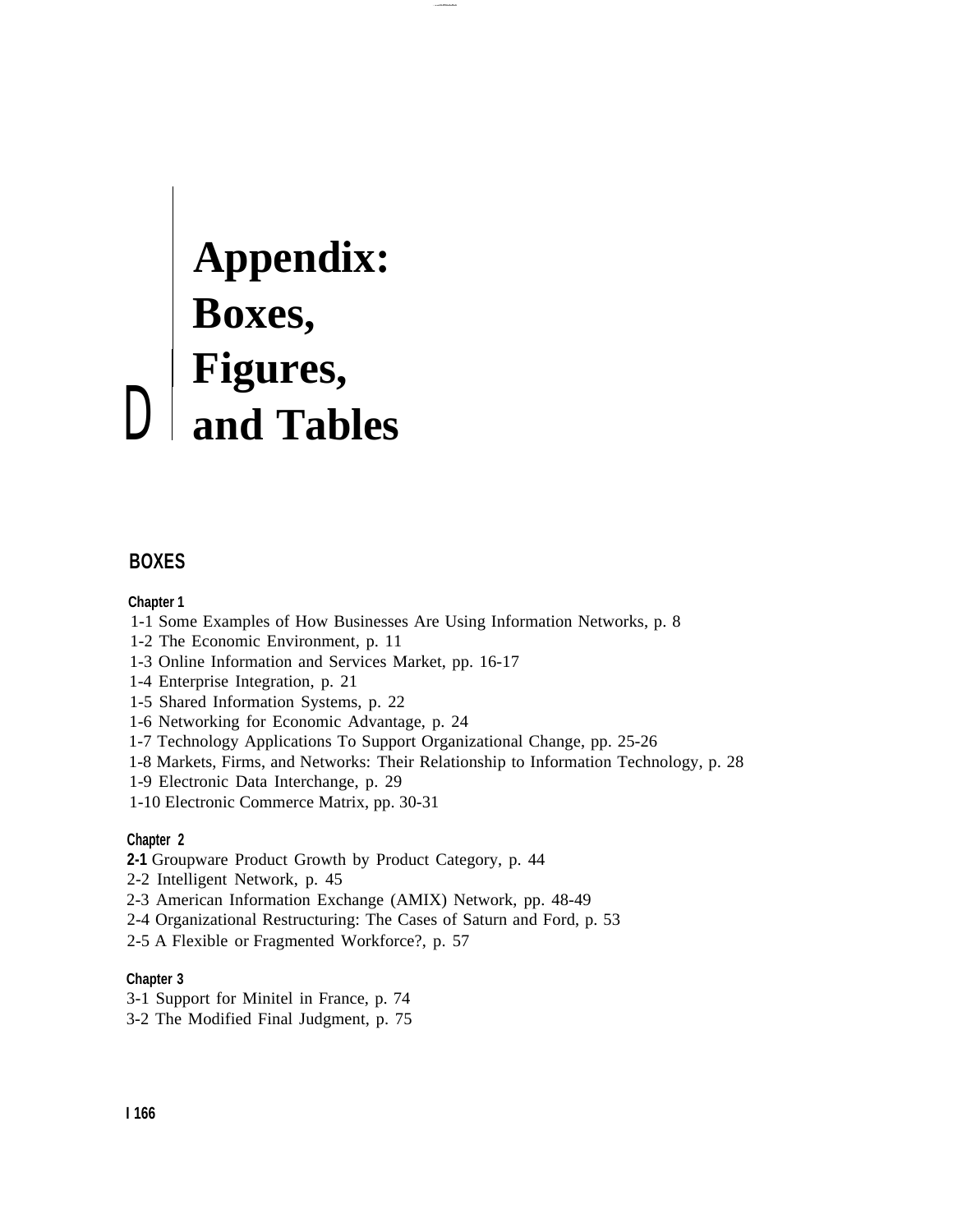#### **Chapter** 4

- 4-1 Standards Universe: Type of Standard by Goals, pp. 86-87
- 4-2 National Initiative for Product Data Exchange (NIPDE), p. 88
- 4-3 Open Systems Interconnection (OSI) Reference Model, p. 90
- 4-4 Integrated Services Digital Network (ISDN), p. 91
- 4-5 The Global Internet, pp. 92-93

#### **Chapter 6**

**6-1** NIST's MTCs Respond to the Needs of Small Manufacturers, p. 122

6-2 A Sampling of Statewide and Regional Network Programs, p. 125

6-3 MIT's Engineering-Management Distance Learning Project, p. 131

## **Chapter** 7

7-1 Role of Government in Structuring the American Marketplace, p. 140

- 7-2 Intellectual Property Law, p. 141
- 7-3 Communications Act of 1934, p. 141
- 7-4 Interstate Commerce Commission, p. 144
- 7-5 Automated Teller Machine Networks, p. 149

# **FIGURES**

# **Chapter 1**

- 1-1 Factors Determining Economic Performance, p. 9
- 1-2 Share of Major International Joint Ventures, p. 12
- 1-3 Growth of Private and Public Electronic Mail Networks, p. 13
- 1-4 Information Technology as a Share of Total Investment in Producers' Durable Equipment, p. 14
- 1-5 Capital Endowment in the Service Sector, p. 14
- 1-6 Annual Online Vendor Growth 1983-92, p. 16
- 1-7 Annual Online Database Growth, 1983-92, p. 17
- 1-8 Annual Database Publisher Growth 1983-92, p. 17
- 1-9 Enterprise-Wide Computer Network, p. 21
- 1-10 Network of Networks, p. 22
- 1-11 Networking for Economic Advantage, p. 24
- 1-12 Performance Criteria, Organizational Responses, and Technology Support, p. 26
- 1-13 Electronic Data Interchange (EDI), p. 29
- 1-14 Electronic Commerce Matrix, p. 31

## **Chapter 2**

- **2-1** America's Leading High-Tech Users, p. 39
- 2-2 Groupware Product Growth by Product Category, p. 44
- 2-3 Intelligent Network, p. 45
- 2-4 American Information Exchange (AMIX) Network, p. 49
- 2-5 Forming the Partnership: A Two-Stage Process, p. 55